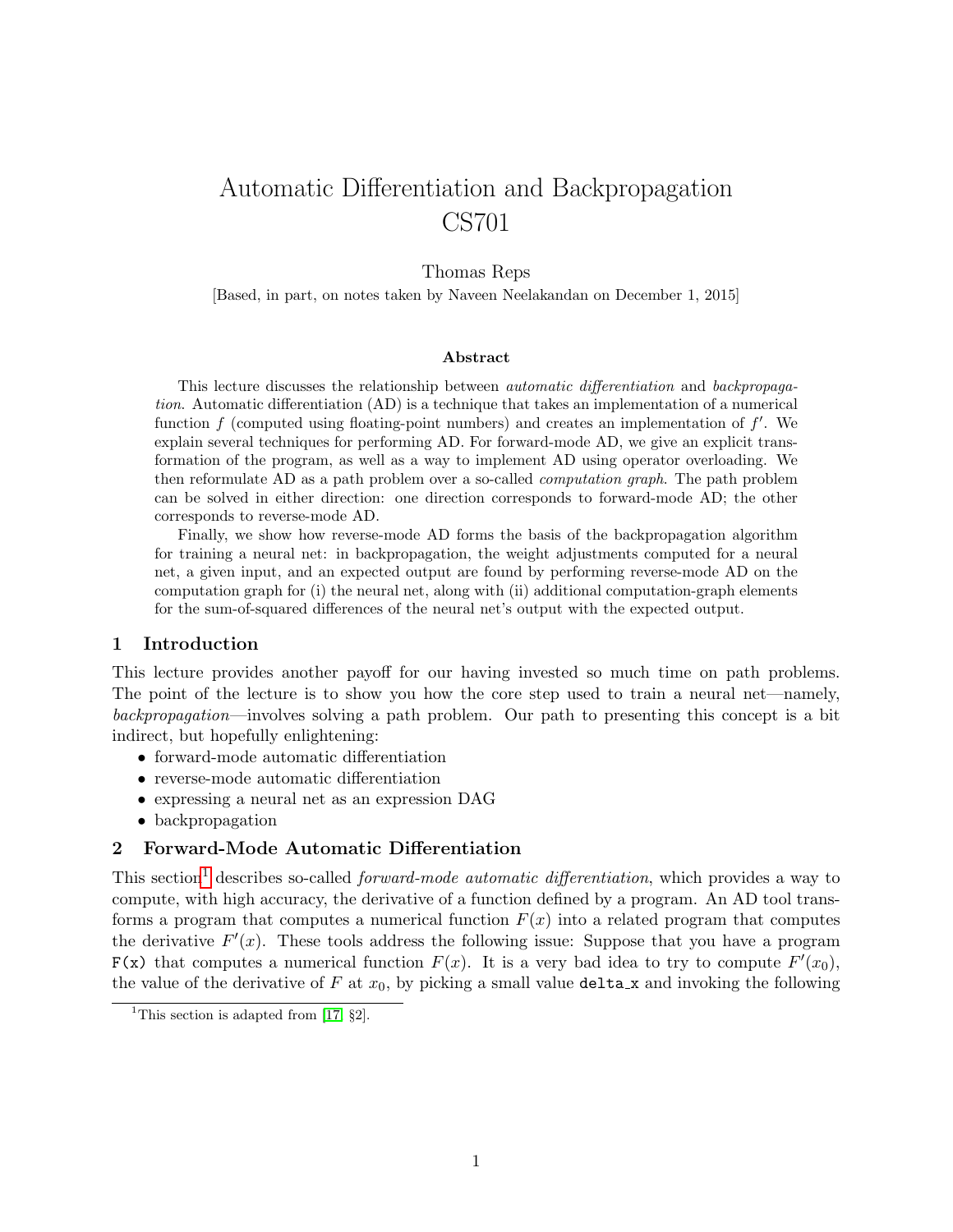program with the argument  $x_0$ :<sup>[2](#page-1-0)</sup>

<span id="page-1-1"></span>
```
\nfloat delta_x = ... \n
$$
\left\{\n \begin{array}{c}\n \text{float } F' \text{naive}(\text{float } x) {\n \end{array}\n \right\}\n \left\{\n \begin{array}{c}\n \text{return } (F(x + delta_x) - F(x))/delta_x;\n \end{array}\n \right\}
$$
\n(1)\n
```

For a small enough value of delta x, the values of  $F(x_0 + delta_x)$  and  $F(x_0)$  will usually be very close. Round-off errors in the computation of  $F(x_0 + \text{delta } x)$  and  $F(x_0)$  are magnified by the subtraction of the two quantities, and further amplified by the division by the small quantity delta x, which may cause the overall result to be useless. Automatic differentiation sidesteps this problem by computing derivatives in another fashion.

Automatic differentiation can be illustrated by means of the following example:

<span id="page-1-2"></span>**Example 2.1** [\[19\]](#page-15-1). Suppose that we have been given a collection of programs  $f_i$  for the functions  $f_i, 1 \leq i \leq k$ , together with the program Prod shown below, which computes the function  $Prod(x)$  $\prod_{i=1}^k f_i(x)$ . In addition, suppose that we have also been given programs  $f'_i$  for the functions  $f'_i$ ,  $1 \leq i \leq k$ . Finally, suppose that we wish to obtain a program Prod' that computes the function *Prod'(x)*. Column two of the table given below shows mathematical expressions for  $Prod(x)$  and *Prod'(x)*. Column three shows two C++ procedures: Procedure Prod computes  $Prod(x)$ ; procedure **Prod'** is the procedure that an automatic-differentiation system would create to compute  $Prod'(x)$ .

|          | Mathematical Notation                                                   | Programming Notation                       |
|----------|-------------------------------------------------------------------------|--------------------------------------------|
|          |                                                                         | float $Prod(flast x)$                      |
|          |                                                                         | float ans = $1.0$ ;                        |
|          | $\boldsymbol{k}$                                                        | for (int i = 1; i <= k; i++){              |
| Function | $Prod(x) = \prod f_i(x)$<br>$i=1$                                       | ans = ans $*$ f <sub>i</sub> (x);          |
|          |                                                                         |                                            |
|          |                                                                         | return ans;                                |
|          |                                                                         |                                            |
|          |                                                                         | float Prod'(float $x$ ){                   |
|          | $\boldsymbol{k}$<br>Derivative $Prod'(x) = \sum f'_i(x) * \prod f_j(x)$ | float ans' = $0.0$ ;                       |
|          |                                                                         | float ans = $1.0$ ;                        |
|          |                                                                         | for (int i = 1; i <= k; i++){              |
|          |                                                                         | ans' = ans' * $f_i(x)$ + ans * $f'_i(x)$ ; |
|          | $i\neq i$<br>$i=1$                                                      | ans = ans * $f_i(x)$ ;                     |
|          |                                                                         |                                            |
|          |                                                                         | return ans';                               |
|          |                                                                         |                                            |

Notice that program Prod' resembles program Prod, as opposed to  $F'$  naive (see box [\(1\)](#page-1-1)). Prod' preserves accuracy in its computation of the derivative because, as illustrated below in Example [2.2,](#page-2-0) it is based on the rules for the exact computation of derivatives, rather than on the kind of computation performed by  $F'$  naive.  $\Box$ 

<span id="page-1-0"></span> ${}^{2}$ In the remainder of this section, Courier Font is used to denote functions defined by programs, whereas Italic Font is used to denote mathematical functions. That is,  $F(x)$  denotes a function (evaluated over real numbers), whereas  $F(x)$  denotes a program (evaluated over floating-point numbers). We adhere to this convention both in concrete examples that involve C++ code, as well as in more abstract discussions in order to distinguish between a mathematical function and a program that implements the function.

The example programs are all written in C++, although the ideas described apply to other programming languages—including functional programming languages (cf. [\[8,](#page-15-2) [9\]](#page-15-3))—as well as to other imperative languages. To emphasize the links between mathematical concepts and their implementations in  $C++$ , we take the liberty of sometimes using  $'$  and/or subscripts on  $C++$  identifiers.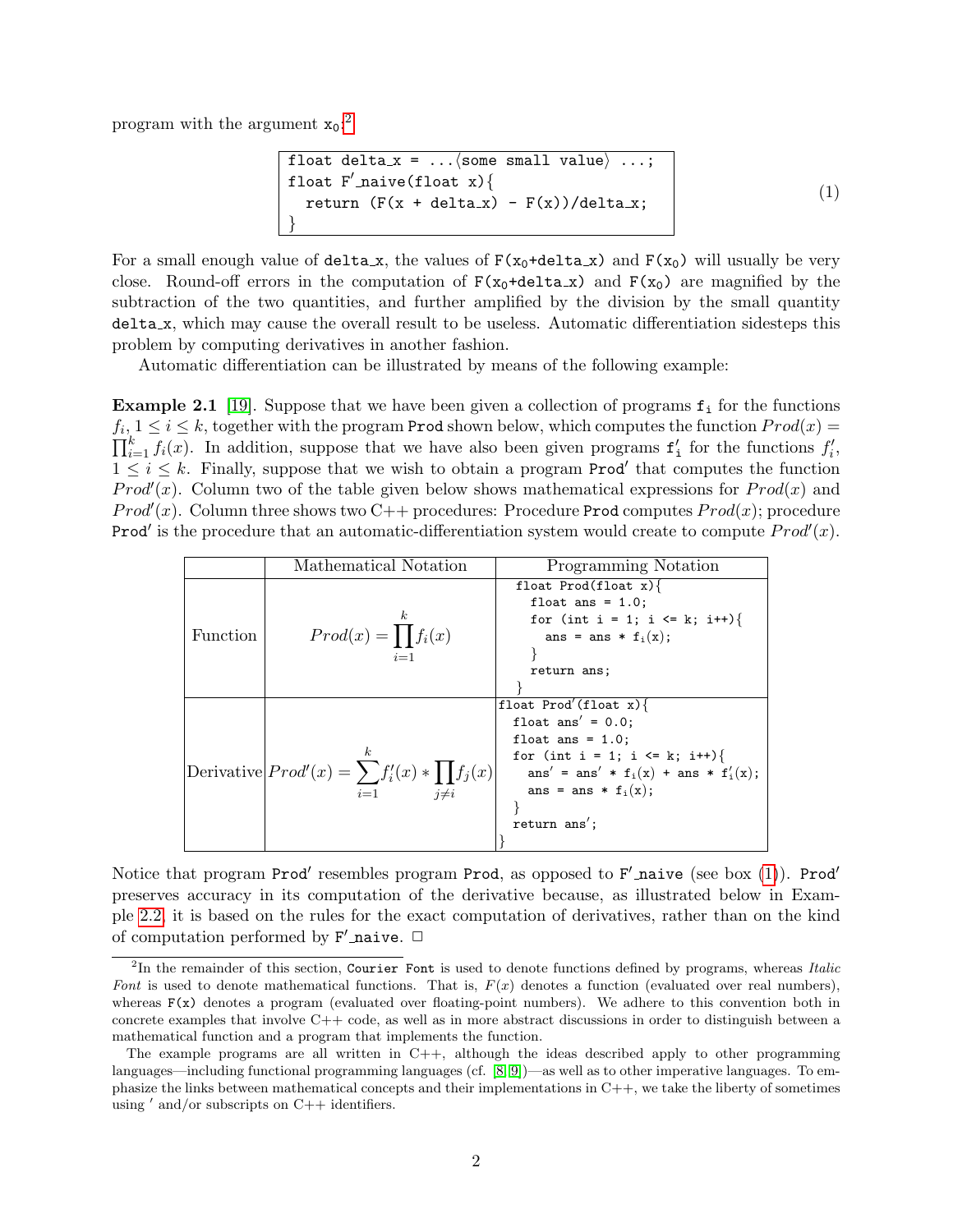The transformation illustrated above is merely one instance of a general transformation that can be applied to any program: Given a program G as input, the transformation produces a derivativecomputing program  $G'$ . The method for constructing  $G'$  is as follows:

- $\bullet$  For each variable v of type float used in G, another float variable v' is introduced.
- Each statement in G of the form " $v = exp;$ ", where  $exp$  is an arithmetic expression, is transformed into " $v' = exp'$ ;  $v = exp;$ ", where  $exp'$  is the expression for the derivative of  $exp$ . If exp involves calls to a procedure  $g$ , then  $exp'$  may involve calls to both g and  $g'$ .
- Each return statement in G of the form "return v;" is transformed into "return v';".

In general, this transformation can be justified by appealing to the chain rule of differential calculus (see below).

<span id="page-2-0"></span>Example 2.2 For Example [2.1,](#page-1-2) we can demonstrate the correctness of the transformation by symbolically executing Prod' for a few iterations, comparing the values of ans' and ans (as functions of x) at the start of each iteration of the for-loop:

| Iteration | Value of $ans'$ (as a function of $x$ ) | Value of ans               |
|-----------|-----------------------------------------|----------------------------|
|           |                                         | (as a function of x)       |
|           | 0.0                                     | 1.0                        |
|           | $f'_{1}(x)$                             | $f_1(x)$                   |
| 2         | $f'_1(x) * f_2(x) + f_1(x) * f'_2(x)$   | $f_1(x) * f_2(x)$          |
|           | $f'_1(x) * f_2(x) * f_3(x)$             |                            |
| 3         | $+ f_1(x) * f'_2(x) * f_3(x)$           | $f_1(x) * f_2(x) * f_3(x)$ |
|           | $+ f_1(x) * f_2(x) * f'_3(x)$           |                            |
| $\cdots$  |                                         | .                          |
|           | k.                                      | k.                         |
| k         | $\sum f'_i(x) * \prod f_j(x)$           | $\prod f_i(x)$             |
|           | $i=1$<br>$i\neq i$                      | $i=1$                      |

The loop maintains the invariant that, at the start of each iteration,  $\text{ans}'(x) = \frac{d}{dx} \text{ans}(x)$ .

The value of ans' on the  $3^{rd}$  iteration would actually be computed with the terms grouped as follows:

<span id="page-2-1"></span>
$$
(f_1'(x)*f_2(x)+f_1(x)*f_2'(x))*f_3(x)+(f_1(x)*f_2(x))*f_3'(x).
$$
 (2)

Terms have been expanded in the table given above to clarify how ans' builds up a value that is equivalent—from the standpoint of evaluation in real arithmetic—to  $\text{Prod}'(\mathbf{x}) = \sum$ k  $i=1$  $f'_{i}(x) * \prod$  $j\neq i$  $f_j(x)$ .

However, Eqn. [\(2\)](#page-2-1) shows what happens operationally: for a summand of the form

$$
\mathtt{f}_1(x)*\ldots*\mathtt{f}_{i-1}(x)*\mathtt{f}'_i*\mathtt{f}_{i+1}(x)*\ldots*\mathtt{f}_k(x),
$$

the product  $f_1(x) * ... * f_{i-1}(x)$  is built up in variable ans during the first  $i-1$  iterations; then, in iteration *i*, it is multiplied by  $f'_{i}$  and added to ans'; thereafter, on subsequent iterations, it resides in ans' as ans' is multiplied by  $f_{i+1}(x) * ... * f_k(x)$ .  $\Box$ 

For the automatic-differentiation approach, we did not really need to make the assumption that we were given programs  $f'_i$  for the functions  $f'_i$ ,  $1 \leq i \leq k$ ; instead, the programs  $f'_i$  can be generated from the programs  $f_i$  by applying the same statement-doubling transformation that was applied to Prod.

In languages that support operator overloading, such as C++, Ada, and Pascal-XSC, automatic differentiation can be carried out by defining a new data type that has fields for both the value and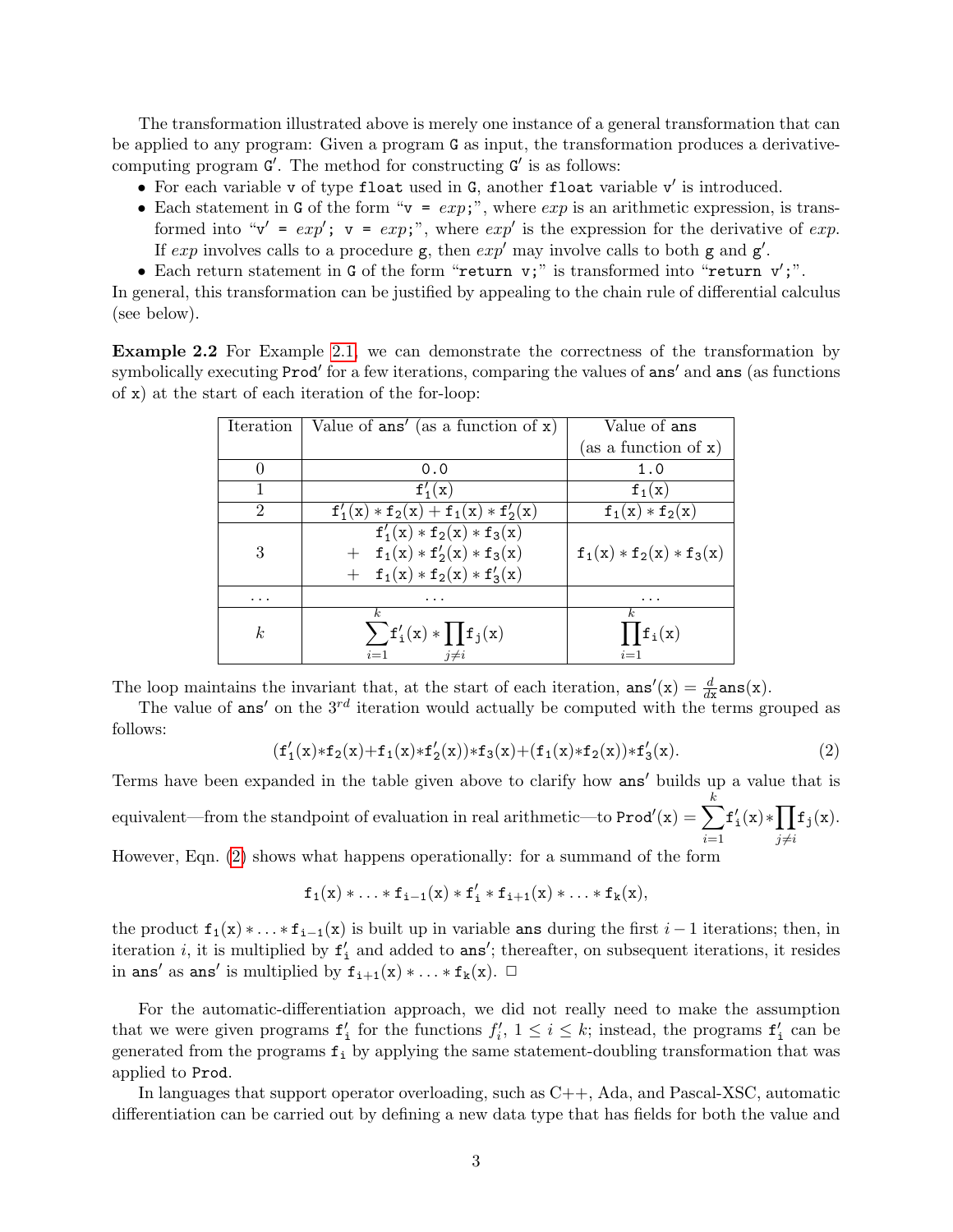```
enum ArgDesc { CONST, VAR };
class FloatD {
 public:
  float val';
  float val;
  FloatD(ArgDesc,float);
\};
// Constructor to convert a constant
// or a value for the independent
// variable to a FloatD
FloatD::FloatD(ArgDesc a, float v){
  switch (a) {
    case CONST:
      val' = 0.0;
      val = v;
    break;
    case VAR:
      val' = 1.0;val = v;break;
  }
}
FloatD operator+(FloatD a, FloatD b){
   FloatD ans;
   ans.val' = a.va1' + b.va1';
   ans.val = a.va1 + b.va1;
   return ans;
}
FloatD operator*(FloatD a, FloatD b){
  FloatD ans;
  ans.val' = a.val * b.val' + a.val' * b.val;
  ans.val = a.va1 * b.va1;
  return ans;
}
```
<span id="page-3-0"></span>Figure 1: A differentiation-arithmetic class.

the derivative, and overloading the arithmetic operators to carry out appropriate manipulations of both fields  $[12, 13]$  $[12, 13]$ , along the lines of the definition of the C++ class FloatD, shown in Fig. [1.](#page-3-0) A class such as FloatD is called a differentiation arithmetic [\[14,](#page-15-6) [15,](#page-15-7) [16\]](#page-15-8).

The transformation then amounts to changing the types of each procedure's formal parameters, local variables, and return value (including those of the  $f_i$ ).<sup>[3](#page-3-1)</sup>

<span id="page-3-2"></span>Example 2.3 Using class FloatD, the Prod program of Example [2.1](#page-1-2) can be handled as follows:

<span id="page-3-1"></span><sup>3</sup>We have referred to automatic differentiation as a "program transformation," which may conjure up the image of a tool that perform source-to-source rewriting fully automatically. Although source-to-source rewriting is one possible embodiment, here the term "transformation" will also include the use of C++ classes in which the arithmetic operators have been overloaded. With the latter approach, rewriting might be carried out by a preprocessor, but might also be performed by hand, because usually only light rewriting of the program source text is required.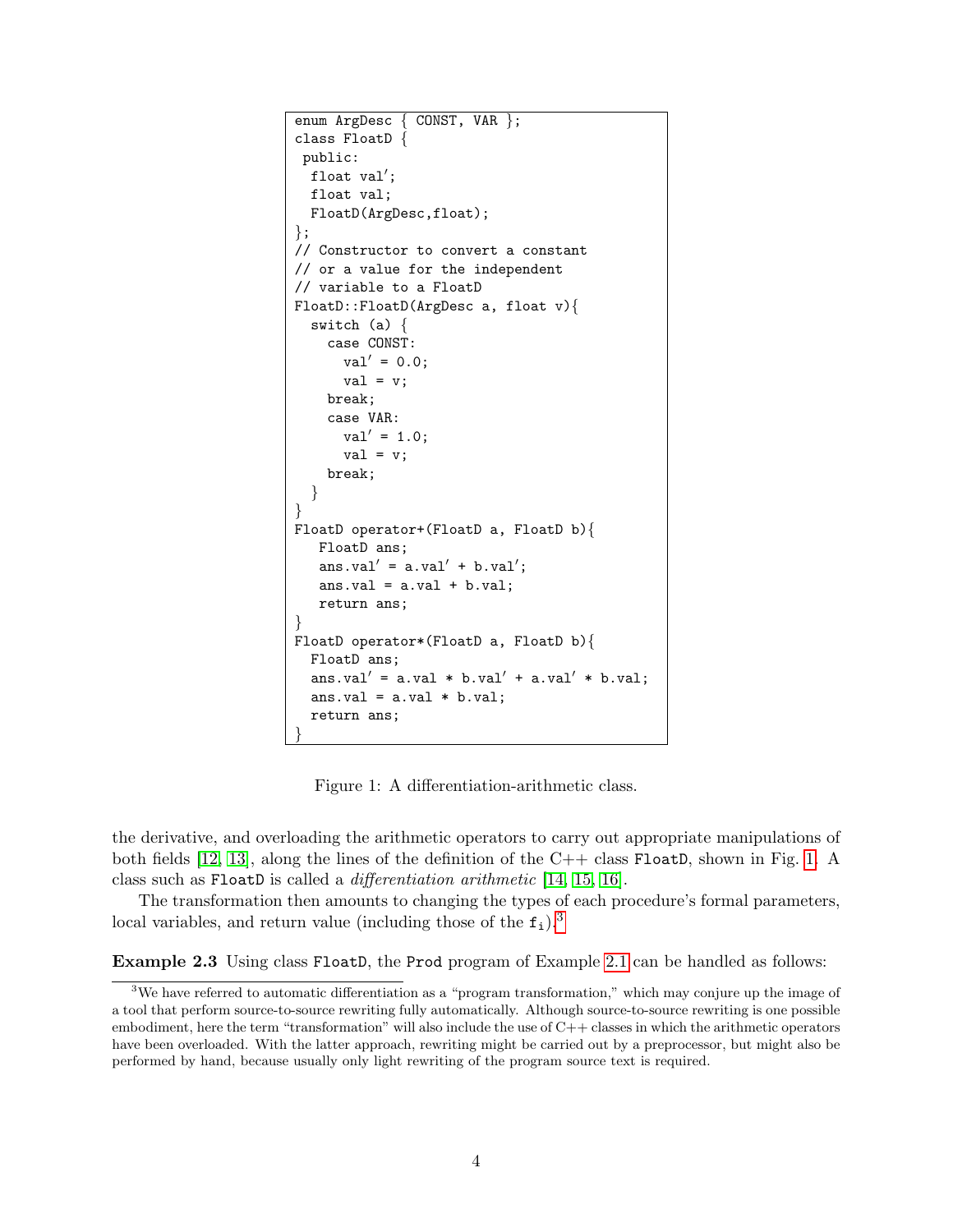$\begin{array}{rcl} \texttt{float f_1(float x)}\{\dots\} & \rightarrow \texttt{FloatD f_1(const \; floatD \; \&x)}\{\dots\} \end{array}$ . . . . . . float  $f_k(f$ loat  $x)$ {...}  $\Rightarrow$  FloatD  $f_k$ (const FloatD  $kx)$ {...} float Prod(float x){ float ans  $= 1.0$ ; for (int i = 1; i <= k; i++){ ans = ans  $*$   $f_i(x)$ ; } return ans; } ⇒ FloatD Prod(const FloatD &x){ FloatD ans( $CONF, 1.0$ ); // ans = 1.0 for (int i = 1; i <= k; i++){ ans = ans  $*$   $f_i(x)$ ; } return ans; } ⇒ float Prod'(float x) $\{$ FloatD xD(VAR,x); return  $Prod(xD) .val'$ ; }

By changing the types of the formal parameters, local variables, and the return values of Prod and the  $f_i$  (and making a slight change to the initialization of ans in Prod), the program now carries around derivative values (in the val<sup>t</sup> field) in addition to performing all of the work performed by the original program. Because of the  $C++$  overload-resolution mechanism, the  $f_i$  procedures invoked in the fourth line of the transformed version of Prod are the transformed versions of the  $f_i$  (i.e., the  $f_i$  of type FloatD  $\rightarrow$  FloatD).

The value of Prod's derivative at v is obtained by calling  $\text{Prod}'(\mathbf{v})$ .  $\Box$ 

In a differentiation arithmetic, each procedure in the user's program, such as Prod and the  $f_i$ in Example [2.3,](#page-3-2) can be viewed as a box that maps two inputs to two outputs, as depicted below:



In particular, in each differentiating version of a user-defined or library procedure F, the lowerright-hand output produces the value  $F'(v) * w$ .

An input value v for the formal parameter is treated as a pair  $(v,1.0)$ . Boxes like the one shown above "snap together": when F is composed with G (and the input is v), the output value on the lower-right-hand side is  $F'(G(v)) * G'(v)$ , which agrees with the usual expression for the chain rule for the first-derivative operator:

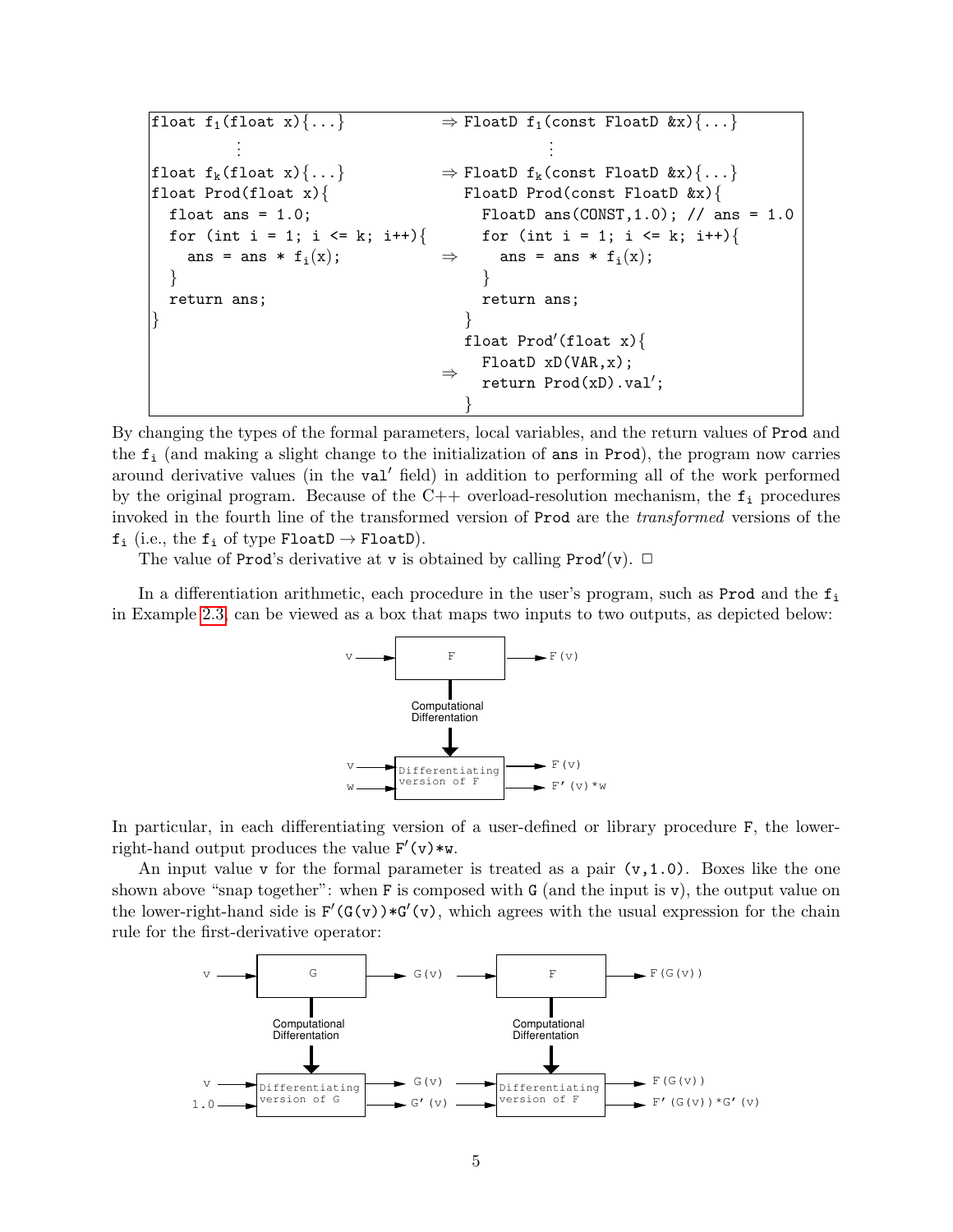

<span id="page-5-1"></span>Figure 2: (a) A symbolic computation graph for the evaluation of the expression  $(x + 4y) * ((x +$ y)  $*(y)$ . (b) The computation graph for  $(x+4y) * ((x+y) * (y))$  when  $x = 3$  and  $y = 5$ . (It is recommended to view the figures in this document on-line so that the colors in them can be seen.)

It should be noted that the transformation that was illustrated in Example [2.1](#page-1-2) is not fully general in that it does not yield a procedure that can be composed with other transformed procedures. To create a composable transformed procedure, the transformation would, in essence, have to make changes that mimic all of the actions of the version created in Example [2.3](#page-3-2) using class FloatD: the procedure would have to take two arguments,  $x$  and  $x'$ ; pass these on to composable transformed versions of the  $f_i$ ; and return a pair  $\langle ans, ans'\rangle$ , instead of ans' alone.

The automatic-differentiation technique summarized above is what is known as *forward-mode* differentiation. The availability of overloading makes it possible to implement forward-mode automatic differentiation conveniently, by packaging it as a differentiation-arithmetic class, as illustrated above. The alternative to the use of overloading is to build a special-purpose preprocessor to carry out the statement-doubling transformation that was illustrated in Exs. [2.1](#page-1-2) and [2.2.](#page-2-0) Examples of systems that use the latter approach include ADIFOR [\[1,](#page-15-9) [2\]](#page-15-10) and ADIC [\[3\]](#page-15-11).

When the number of independent variables is much greater than the number of dependent variables, a different technique, reverse-mode automatic-differentiation [\[10,](#page-15-12) [18,](#page-15-13) [7,](#page-15-14) [5,](#page-15-15) [6\]](#page-15-16), provides theoretically better performance—a greatly reduced number of computation steps—but at the cost of the need to store or recompute intermediate values that affect the final result nonlinearly. Reverse-mode automatic differentiation is explained in §[3–](#page-5-0)§[5.](#page-10-0) In §[6,](#page-11-0) we describe how reverse-mode automatic differentiation is the workhorse of the backpropagation algorithm used to train a neural network.

Forward mode and reverse mode are the endpoints of a spectrum of algorithmic techniques; in practice, automatic-differentiation tools optimize runtime and memory requirements by exploiting associativity properties of the chain rule to permit forward mode and reverse mode to be used in different parts of the computation [\[4\]](#page-15-17).

#### <span id="page-5-0"></span>3 Computation Graphs

In previous lectures, we described how interprocedural dataflow-analysis problems can be formalized as path problems on graphs. Here, we will reformulate automatic differentiation—both forwardmode and reverse-mode—as a path problem. To do so, we introduce the notion of a computation *graph* [\[11\]](#page-15-18). A computation graph is a labeled directed-acyclic graph (DAG). We start with the—in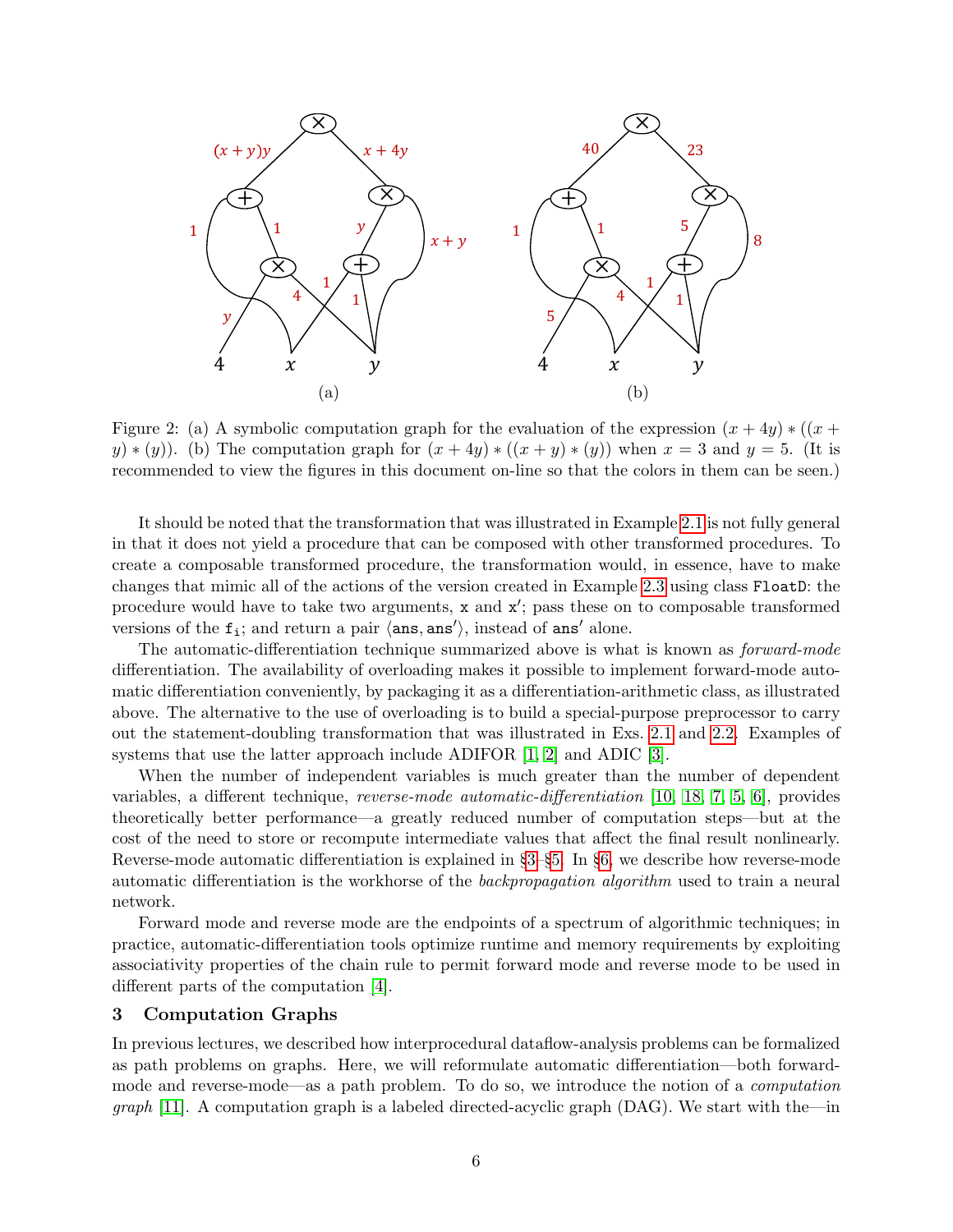general—multi-source/multi-sink DAG that consists of all operations performed during execution, connected by edges that represent how outputs from one operation were used as inputs to another operation. Fig. [2\(](#page-5-1)a) shows an example of a computation graph for the following function:

<span id="page-6-0"></span>
$$
h(x, y) = (x + 4y) * ((x + y) * (y)).
$$
\n(3)

We will use Eqn. [\(3\)](#page-6-0) as a running example in the rest of this document. Note that by expanding the right-hand-side expression,  $h(x, y)$  equals  $x^2y + 5xy^2 + 4y^3$  (i.e., it is a multivariate polynomial).

To formulate automatic differentiation as a path problem, we have to define the values that label a computation graph's edges and to define two operators, extend and combine—as we did for shortest-distance problems and dataflow-analysis problems. The path problem we need to define here is relatively straightforward: the extend operator is *multiplication* and the combine operator is *addition*. Note that unlike in the dataflow-analysis case, the combine operator is not idempotent: for instance,  $1 + 1 = 2$  and not 1! However, the absense of idempotence does not create difficulties for automatic differentiation because we only need to solve path problems on a DAG; they can always be solved using a traversal of the DAG in topological order.

The edges are labeled according to the following scheme:



The labeling schema given above is really a *symbolic* version of the method used to construct a computation graph; Fig. [2\(](#page-5-1)a) is an example of a symbolic computation graph. In an actual computation graph, we will have specific values for x and y, as well as for each of the subexpressions used as labels:  $(x + y)y$ ,  $x + 4y$ , and  $x + y$ . Fig. [2\(](#page-5-1)b) shows the computation graph for  $(x + 4y)$  \*  $((x + y) * (y))$  when  $x = 3$  and  $y = 5$ .

## 4 Computing Partial Derivatives Using a Computation Graph

The reason why computation graphs are interesting is because it is possible to compute partial derivatives by solving single-source/single-target path problems on a computation graph. Fig. [3](#page-7-0) returns to the example of  $h(x,y) = (x+4y) * ((x+y)*(y))$ , and illustrates how  $\frac{\partial h(x,y)}{\partial x}$  and  $\frac{\partial h(x,y)}{\partial y}$ , when  $x = 3$  and  $y = 5$ , can be computed via forward and backward single-source/single-target path problems.

The calculations for  $\frac{\partial h}{\partial x}$  depicted in Fig. [3\(](#page-7-0)a) and Fig. 3(b) involve summing over all paths from x to the root of the computation graph for  $h$ . This sum can be computed in two directions (and the same result is obtained via either method): in *forward-mode automatic differentiation*, the pathvalue computations proceed from the leaf  $x$  to the root of the computation graph. (Forward-mode differentiation tracks how the value at each node is affected by a change in the value of the input x.) In contrast, with *reverse-mode automatic differentiation* the path-value computations proceed from the root of the computation graph to the leaf  $x$ . (Reverse-mode differentiation tracks how the output value of the function is affected by a change in the value at a given node in the computation graph.)

For example, the green values shown in Fig. [3\(](#page-7-0)a) and Fig. [3\(](#page-7-0)b) indicate the intermediate pathvalues computed for nodes that are relevant to the final calculation during the forward and backward traversals, respectively. Because we are working with a DAG, the values can be computed in linear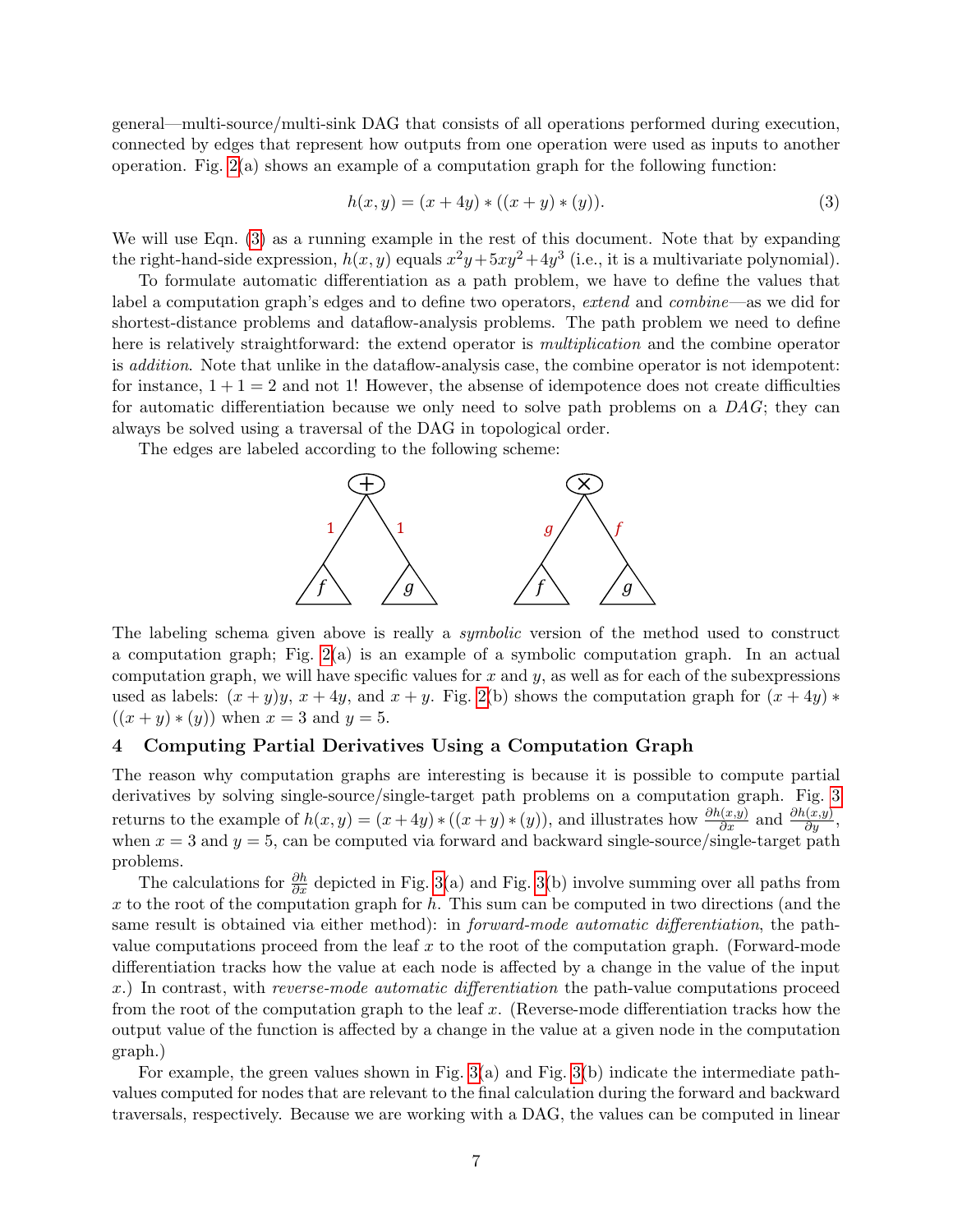

<span id="page-7-0"></span>Figure 3: The computation of partial derivatives of  $h(x, y)$ , when  $x = 3$  and  $y = 5$ , via forward and backward single-source/single-target path problems. (a)  $\frac{\partial((x+4y)*(x+y)(y))}{\partial x} = 155$  via a forward path problem; (b)  $\frac{\partial((x+4y)*( (x+y)*(y)))}{\partial x} = 155$  via a backward path problem; (c)  $\frac{\partial((x+4y)*( (x+y)*(y)))}{\partial y} =$ 459 via a forward path problem; (d)  $\frac{\partial((x+4y)*( (x+y)*(y)))}{\partial y} = 459$  via a backward path problem;

time in the size of the relevant portion of the computation graph by traversing that portion of the computation graph in topological order.

In the case of forward mode AD, the diagrams in Fig. [4](#page-8-0) depict the main elements of the induction step in an inductive proof of correctness of the (forward) path-problem method. The induction hypothesis is that the single-source/single-target forward path problem in each of the shaded regions computes the indicated partial derivatives. The continuation of the path computations in a  $(+, \times)$ path problem yield the respective indicated values  $1 * \frac{\partial f}{\partial x} + 1 * \frac{\partial g}{\partial x}$  and  $g * \frac{\partial f}{\partial x} + f * \frac{\partial g}{\partial x}$ .

However, if we know that the forward-path-problem method is a correct method for computing partial derivatives, then the correctness of the backward-path-problem method follows immediately from the associativity and commutativity of  $+$  and  $\times$ .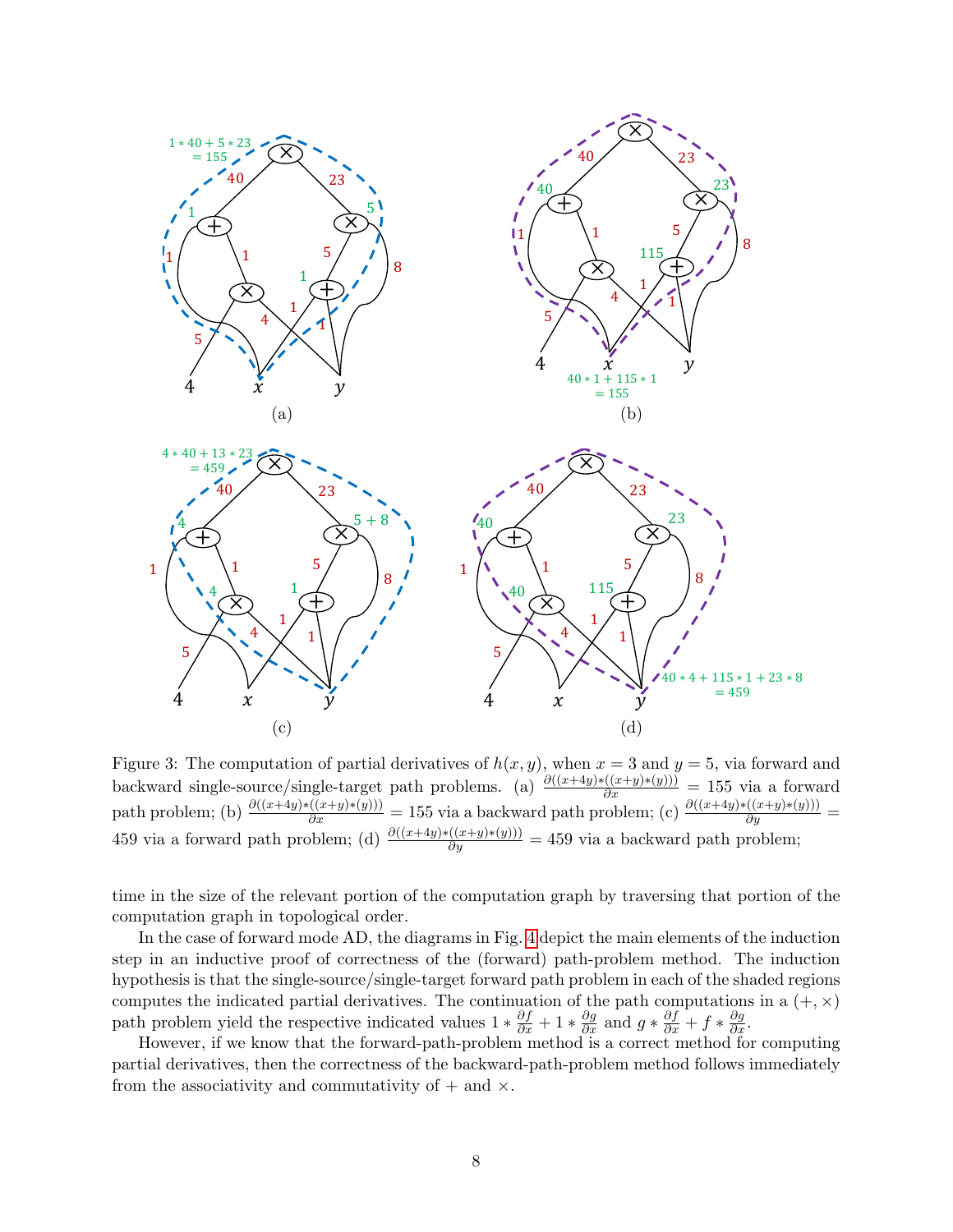

<span id="page-8-0"></span>Figure 4: The essence of the induction step in an inductive proof of correctness of the method for computing a partial derivative by solving a forward path problem (forward-mode AD). Diagrams (a) and (b) show how information is propagated from children to their parent in the case of a +-node and a ×-node, respectively.

**Example 4.1** Let us now return to Eqn.  $(3)$  and show that the values computed in Fig.  $3(a)$  and Fig. [3\(](#page-7-0)b) are correct by computing the partial derivative by the more usual rules:

$$
\frac{\partial h(y, x)}{\partial x}\Big|_{x=3, y=5} = \frac{\partial (x^2y + 5xy^2 + 4y^3)}{\partial x}\Big|_{x=3, y=5}
$$
  
= 2xy + 5y<sup>2</sup>|<sub>x=3, y=5</sub>  
= 30 + 125  
= 155

Another way to check our work is to solve the path problems from Fig. [3\(](#page-7-0)a) and Fig. [3\(](#page-7-0)b) symbolically, using Fig. [2\(](#page-5-1)a), and show that both methods produce the answer  $2xy + 5y^2$ . Forward path problem:

$$
\frac{\partial h(y,x)}{\partial x} = 1 * (x + y)y + 1 * y * (x + 4y)
$$

$$
= xy + y^2 + yx + 4y^2)
$$

$$
= 2xy + 5y^2
$$

Backward path problem:

$$
\frac{\partial h(y,x)}{\partial x} = (x+y)y*1 + (x+4y)*y*1
$$

$$
= xy + y^2 + xy + 4y^2
$$

$$
= 2xy + 5y^2
$$

 $\Box$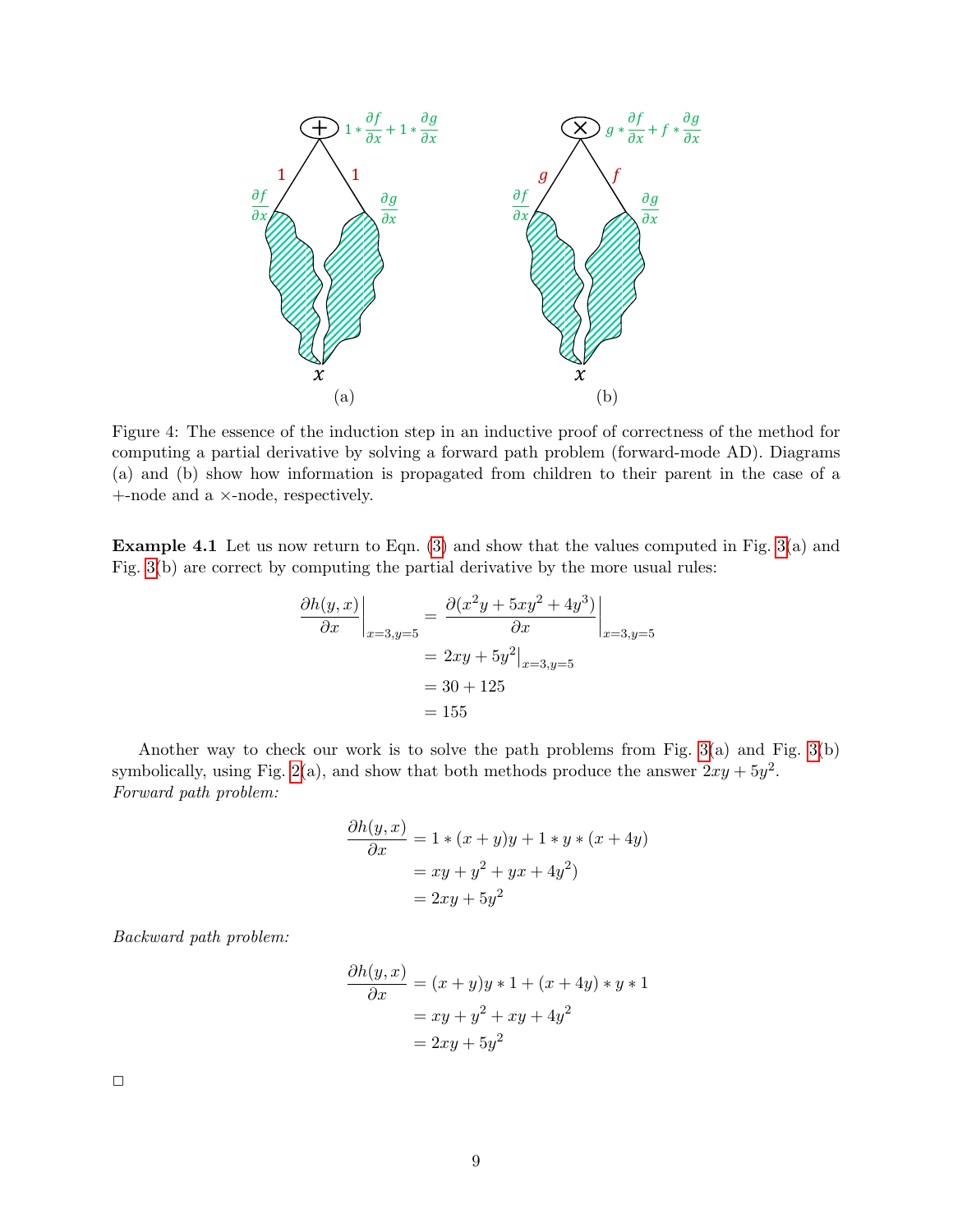

<span id="page-9-0"></span>Figure 5: Depiction of the cost difference between forward-mode and reverse-mode automatic differentiation, depending on what set of partial derivatives is desired.

### Forward-Mode Versus Reverse-Mode

At first glance, one may think because forward-mode and reverse-mode automatic differentiation compute the same answer, neither method is to be preferred over the other. However, the two methods may have substantially different costs, depending on the number of inputs and outputs of the function.

To understand the cost difference between forward-mode and reverse-mode automatic differentiation, consider a multivariate function  $\vec{h}(\vec{x})$  that maps a vector of n inputs  $\langle x_1, x_2, \ldots, x_n \rangle$  to a vector of m outputs  $\langle h_1(\vec{x}), h_2(\vec{x}), \ldots, h_m(\vec{x})\rangle$ , as depicted in Fig. [5.](#page-9-0) Fig. [5](#page-9-0) illustrates how forwardmode and reverse-mode can have much different costs, depending on what set of partial derivatives is desired:

- One extreme is when we want to compute the set  $\left\{\frac{\partial h_k}{\partial x_i}\right\}$  $\left\{\frac{\partial h_k}{\partial x_j} \mid 1 \leq k \leq m\right\}$  of all partial derivatives of  $\{h_k(\vec{x}) \mid 1 \leq k \leq m\}$  with respect to some input  $x_i$ . In effect,  $n = 1$  (although we must have available the results of any sub-computation that can affect the value of any of the  $h_k(\vec{x})$ . In this case, the set of partial derivatives should be computed by solving a single-source/multi-target path problem, which can be performed using a single forward pass over the computation graph. This computation corresponds to forward-mode automatic differentiation, and is depicted in blue in Fig. [5.](#page-9-0)
- Another extreme is when we want to compute the set  $\left\{\frac{\partial h_i}{\partial x_i}\right\}$  $\frac{\partial h_i}{\partial x_k} \mid 1 \leq k \leq n$  of partial derivatives of some  $h_i(\vec{x})$  with respect to all inputs  $\{x_k | 1 \le k \le n\}$ . In effect,  $m = 1$  (and we really only need the computation graph for  $h_i(\vec{x})$ ). In this case, the set of partial derivatives should be computed by solving a multi-source/single-target path problem, which can be performed using a single backward pass over the computation graph. This computation corresponds to reverse-mode automatic differentiation, and is depicted in purple in Fig. [5.](#page-9-0)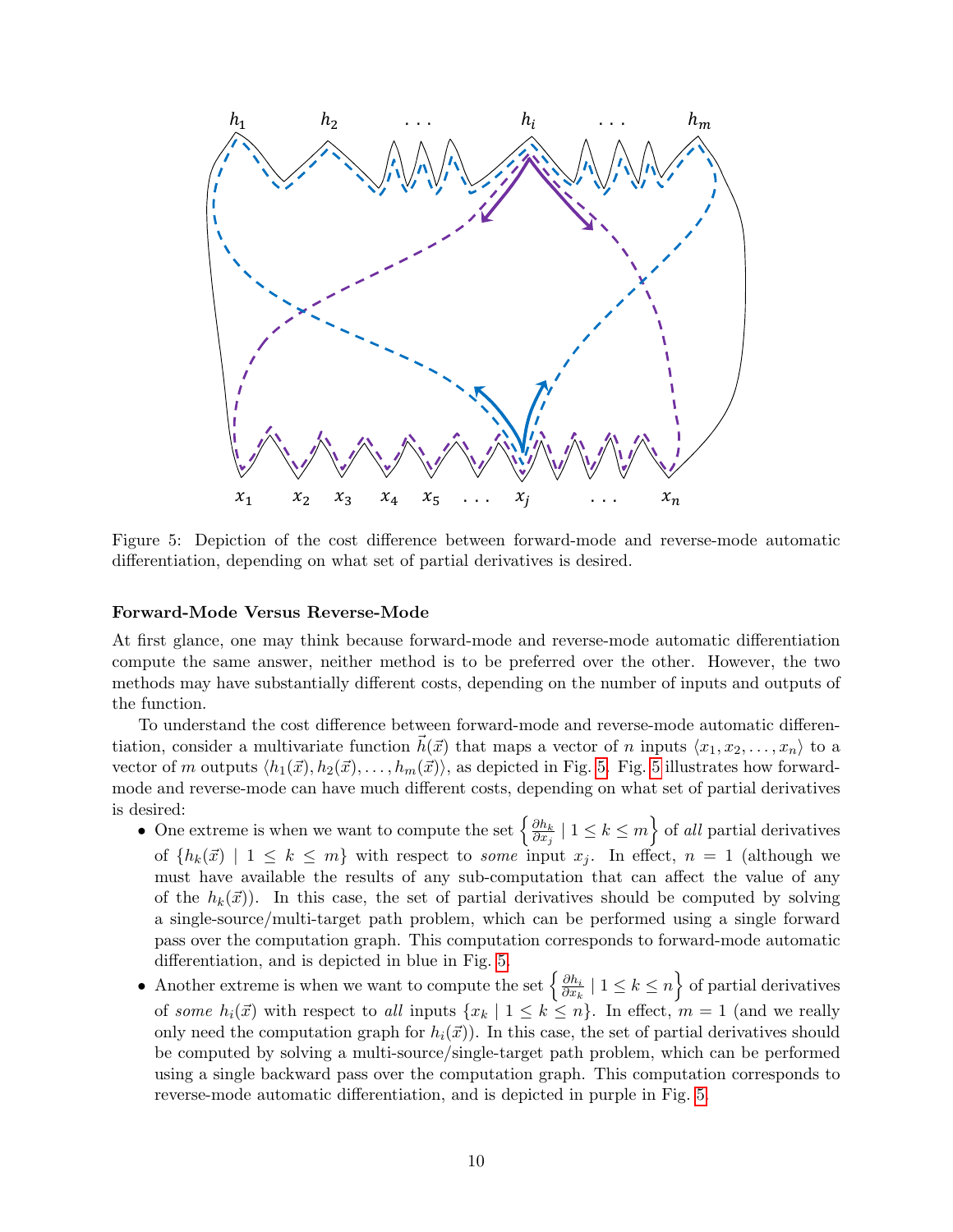More generally, we might want the set  $\{\frac{\partial h_k}{\partial x_i}$  $\frac{\partial h_k}{\partial x_l} \mid k \in K \subseteq \{1, \ldots, m\} \wedge l \in L \subseteq \{1, \ldots, n\}$ . There is a trade-off between performing |L| forward passes or |K| backward passes. Each forward pass computes  $\left\{\frac{\partial h_k}{\partial x_i}\right\}$  $\left\{\frac{\partial h_k}{\partial x_j} \mid k \in K\right\}$  for some  $j \in L$ . Each backward pass computes  $\left\{\frac{\partial h_i}{\partial x_l}\right\}$  $\frac{\partial h_i}{\partial x_l} \mid l \in L$  for some  $i \in K$ . In this case, reverse-mode automatic differentiation is preferred when  $|L| \gg |K|$ . Forwardmode automatic differentiation is preferred when  $|L| \ll |K|$ .

As we will see in §[6,](#page-11-0) when training a neural network, the number of inputs is typically large, and the number of outputs is 1. Consequently, the backpropagation algorithm for neural-net training employs reverse mode.

## <span id="page-10-0"></span>5 Derivatives for Other Operators

In this section, we describe how to construct the computation graph when the computation contains operators other than addition and multiplication. In general, for an occurrence of an  $n$ -ary operator, the label on the j<sup>th</sup> argument is the value of the partial derivative  $\frac{\partial op(f_1,...,f_j,...,f_n)}{\partial f_j}$ :



It is easy to see that the two labeling schemes for addition and multiplication depicted at the end of §[3](#page-5-0) fit the general pattern. We now consider several other examples.

**Square Root.** The square-root operator  $\sqrt{x} \stackrel{\text{def}}{=} x^{\frac{1}{2}}$  is a unary operator; consequently, there is only one incoming edge to a square-root node. The value on the edge is the value of the partial derivative  $\frac{\partial \sqrt{x}}{\partial x} = \frac{\partial (x^{\frac{1}{2}})}{\partial x} = \frac{1}{2}$  $\frac{1}{2}x^{-\frac{1}{2}} = \frac{1}{2\sqrt{2}}$  $\frac{1}{2\sqrt{x}}$ . Consequently, for an occurrence of the square-root operator that produces the value v, the label that should be placed on the incoming edge is  $\frac{1}{2v}$ .



Note that the square-root operator is different from addition and multiplication in that the value on the edge is a function of the output of the operator.

Sigmoid. One of the operations used in neural nets is the sigmoid operation, which is also unary:

$$
\sigma(x) \stackrel{\text{def}}{=} \frac{1}{1 + e^{-x}}.
$$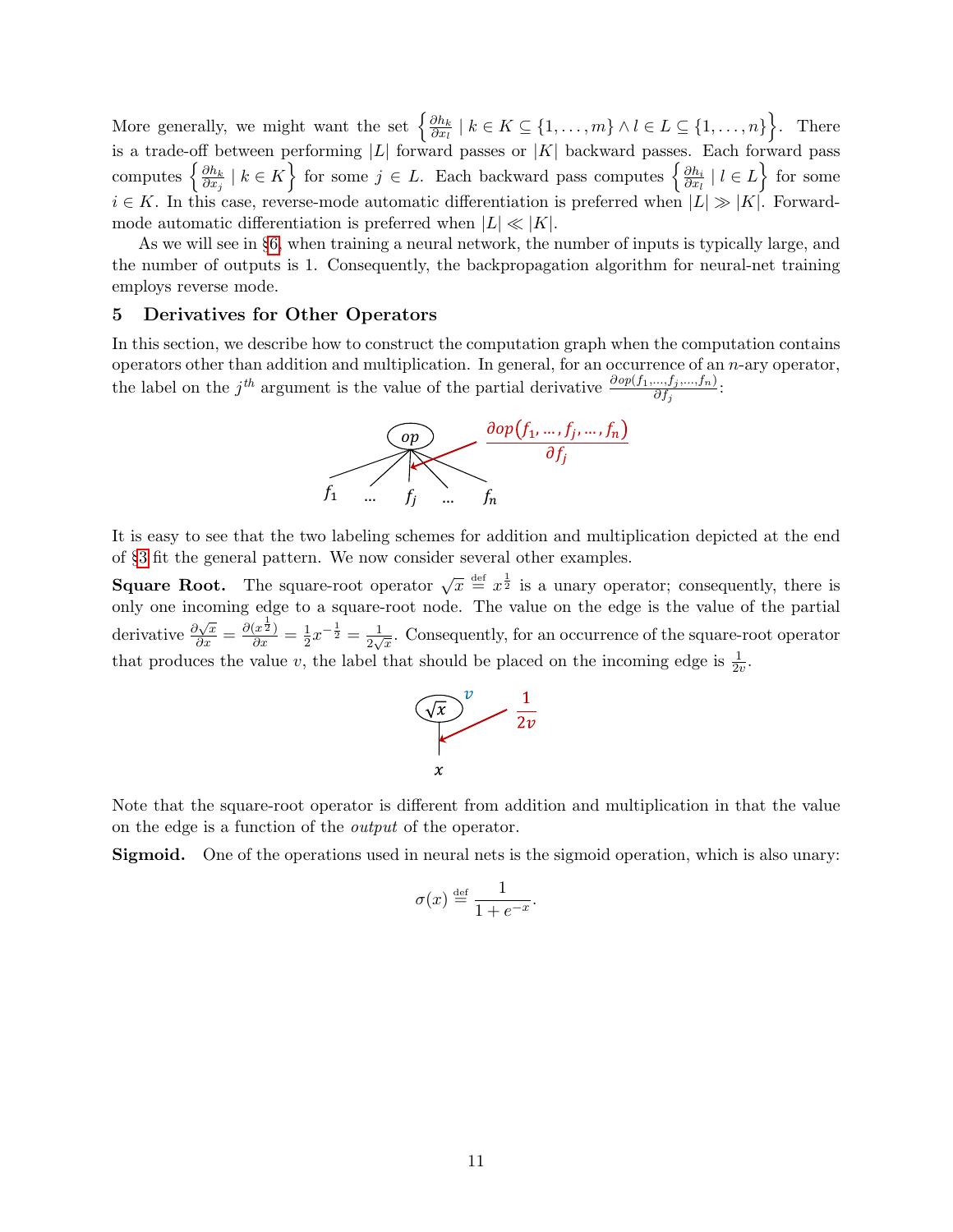The value on the edge is the value of the partial derivative

$$
\frac{\partial \sigma(x)}{\partial x} = \frac{\partial (1 + e^{-x})^{-1}}{\partial x}
$$
  
\n
$$
= -1(1 + e^{-x})^{-2}e^{-x}(-1)
$$
  
\n
$$
= \frac{e^{-x}}{(1 + e^{-x})^2}
$$
  
\n
$$
= \left(\frac{1}{1 + e^{-x}}\right) \left(\frac{e^{-x}}{1 + e^{-x}}\right)
$$
  
\n
$$
= \left(\frac{1}{1 + e^{-x}}\right) \left(\frac{1 + e^{-x}}{1 + e^{-x}} - \frac{1}{1 + e^{-x}}\right)
$$
  
\n
$$
= \sigma(x)(1 - \sigma(x))
$$

Consequently, for an occurrence of the sigmoid operator that produces the value  $v$ , the label that should be placed on the incoming edge is  $v(1-v)$ .



Squares of Differences. Consider the following 2-argument function used for computing one term in a sum of squares of differences:

$$
\lambda x, v. \frac{1}{2}(x - v)^2.
$$

In the context of training a neural net, the first argument will be the value computed by one output node of the neural net. The second argument will be the expected value of a training example, and thus is considered to be a constant. Consequently, we are only interested in the value on the left edge, which is the value of the partial derivative



#### <span id="page-11-0"></span>6 Backpropagation for Training a Neural Net

In this section, we explain how reverse-mode automatic differentiation forms the basis of the backpropagation algorithm for training a neural net: in backpropagation, the weight adjustments computed for a neural net, a given input, and an expected output are found by performing reverse-mode automatic differentiation on the computation graph for (i) the neural net, along with (ii) additional computation-graph elements for the sum of the squared differences of the neural net's output with the expected output.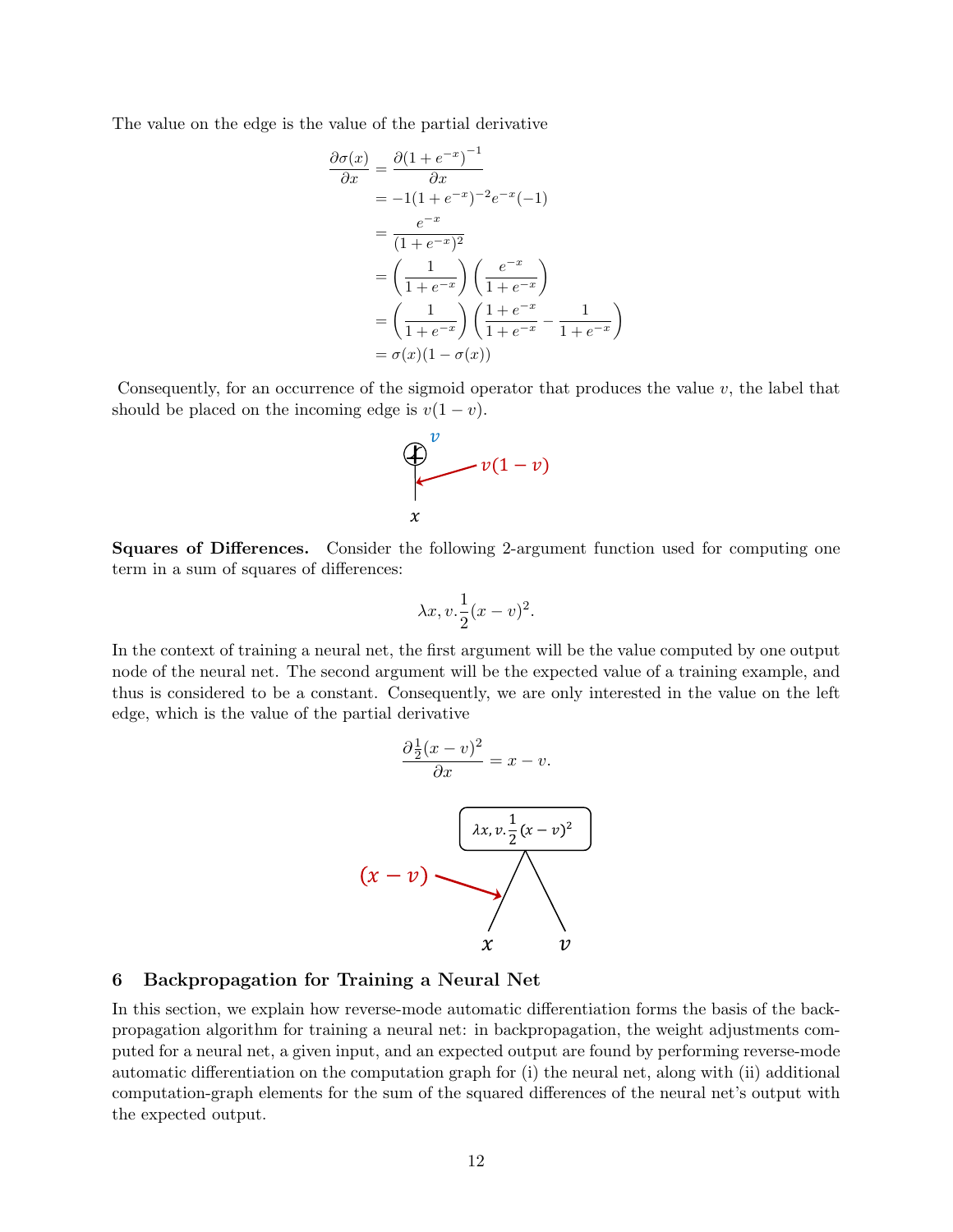

<span id="page-12-0"></span>Figure 6: (a) A neural net with one hidden layer. (b) Circuit used for training a neural net.



<span id="page-12-1"></span>Figure 7: Structure of a node in a neural network.

A neural network has an input layer, an output layer, and at least one hidden layer in the middle, as shown in Fig.  $6(a)$ . When one looks into one of the nodes in the network, one typically has what is depicted in Fig. [7:](#page-12-1)

- a node has some number of inputs  $i_1, \ldots, i_k$ , which are multiplied respectively by the weights  $w_1, \ldots, w_k$
- these products are then summed
- a sigmoid function is applied to the sum
- the output of the sigmoid function goes off to the next layer in the network—in general, to multiple nodes in the next layer

A neural network is trained by a "hill-climbing" procedure. One repeatedly presents it with training examples—i.e., pairs of vectors  $\langle \vec{x}, \vec{v} \rangle$ , where  $\vec{v}$  represents the desired output for input  $\vec{x}$ —drawn from some suite of training data. For understanding how training works, it is useful to think of the neural net as being equipped with an additional layer that computes a cost  $Cost(\vec{y}, \vec{v})$ by computing the sum of the squared differences of the network's actual output for input  $\vec{x}$  (i.e.,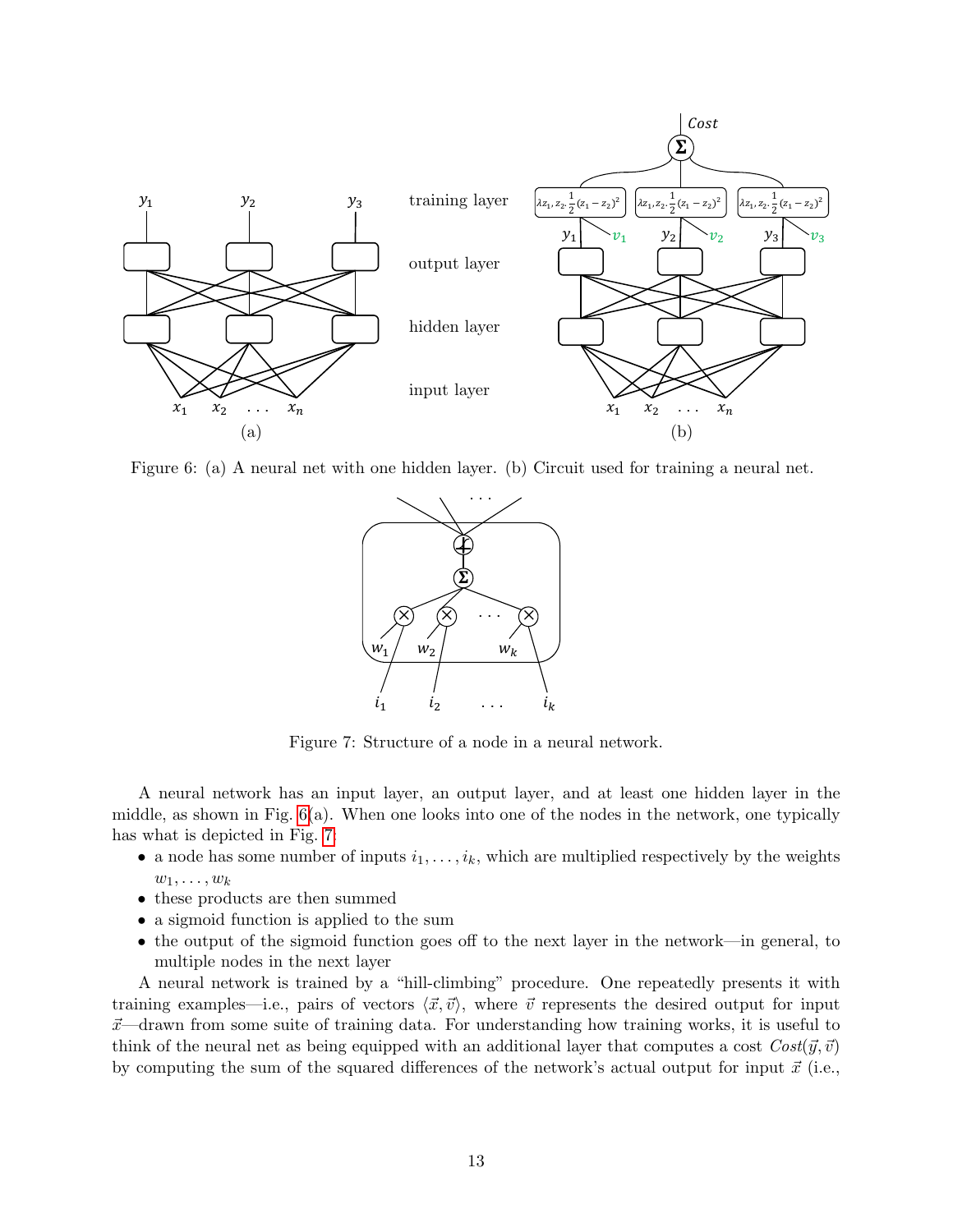

<span id="page-13-0"></span>Figure 8: A neural network has three kinds of inputs: (i) the input data  $\vec{x}$ , (ii) the parameters  $\vec{w}$ , and (iii) the desired output  $\vec{v}$ . To perform back-propagation, one needs to compute the partial derivatives  $\left\{\frac{\partial Cost}{\partial w}\right\}$  $\partial w_i$ o . (Adapted from a slide in a POPL 2022 talk by Faustyna Krawiec.)

 $\vec{y}$  and the expected output  $\vec{v}$ —see Fig. [6\(](#page-12-0)b). The use of the sum-of-squared differences

$$
\sum_{1 \le j \le m} \frac{1}{2} (y_j - v_j)^2
$$

helps to accommodate noise in the training data. (The training data might contain mistakes due to human error, or it might consist of data observed from the environment via sensors, which will introduce measurement error.)

For each  $\langle \vec{x}, \vec{v} \rangle$  pair, the weights in each of the nodes are adjusted by

- 1. using reverse-mode automatic differentiation to compute  $\frac{\partial Cost}{\partial w_i}$ , for each  $w_i$  that is a weight component of one of the hidden or output nodes in the neural network
- 2. making the adjustment  $w_i := w_i + \eta \frac{\partial Cost}{\partial w_i}$  $\frac{N\text{Cost}}{\partial w_i}$ , where  $\eta$  is a small constant that controls the rate of hill-climbing.

Training continues until the weight adjustments fall below some desired threshold.

Note that when training a neural network using automatic differentation, it is the set of weights  ${w_i}$  that are considered to be the inputs of the computation graph with respect to which we want to compute the partial derivatives  $\frac{\partial Cost}{\partial w}$  $\partial w_i$  $\{$  (see Fig. [8\)](#page-13-0). The values from  $\vec{x}$  are treated as constants for the purposes of a given round of training. Moreover, Cost is the only output, and thus the number of outputs is 1. Consequently, automatic differentiation is performed using reverse mode.

Fig. [9](#page-14-0) shows a full neural-net-training example in schematic form. The figure shows the computation graph for a two-layer neural net, including the training layer. The edges of the graph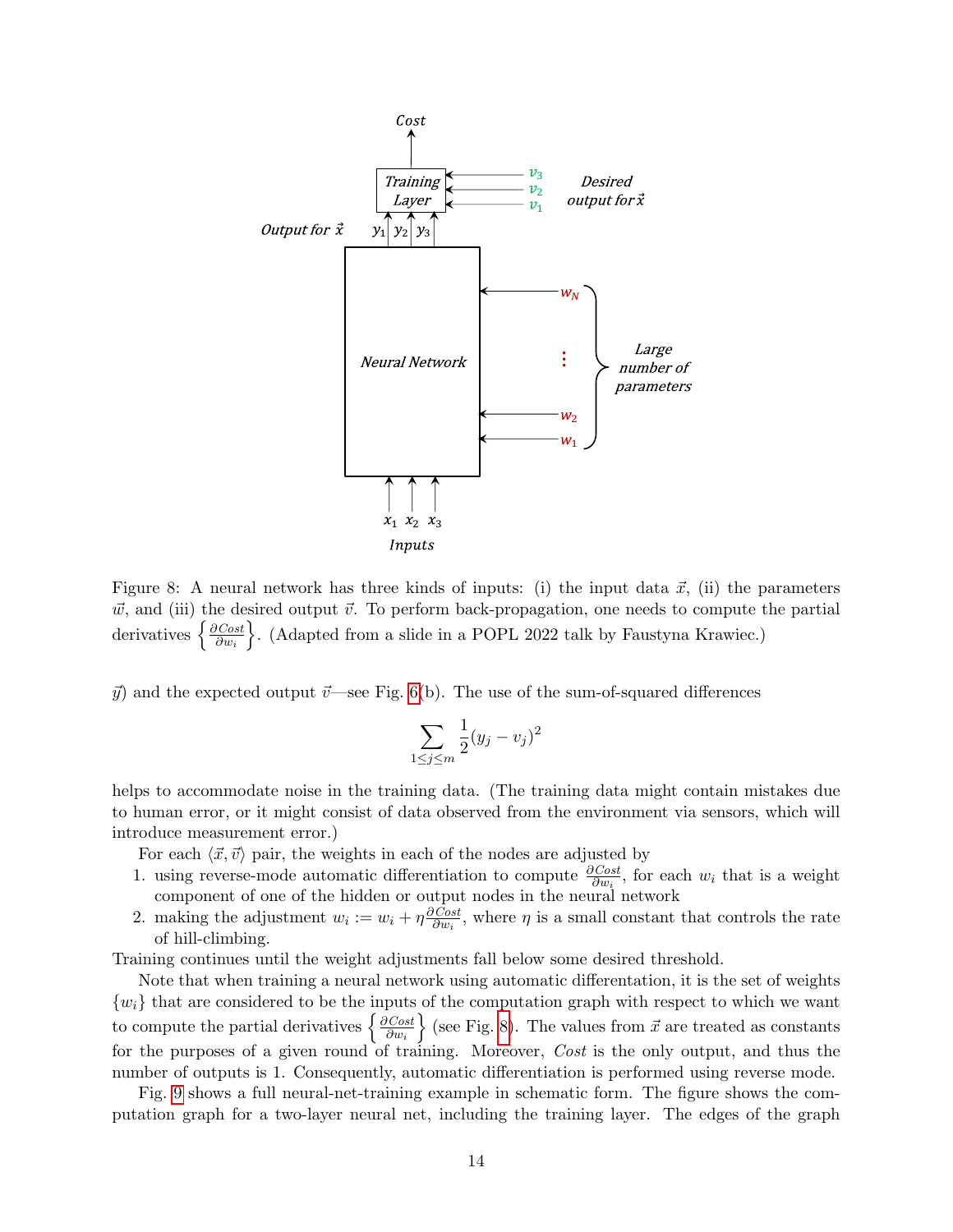

<span id="page-14-0"></span>Figure 9: A back-propagation example in schematic form.

are annotated with the edge-weights used in the path problem for automatic differentiation. With reverse-mode automatic differentiation, the desired set of partial derivatives  $\frac{\partial Cost}{\partial w}$  $\partial w_i$  $\}$  can be computed using a single backward pass over the computation graph.

It is instructive to consider in more detail a couple of the partial derivatives that are computed. For instance, there is only one path from *Cost* to  $w_4$ , and thus  $\frac{\partial Cost}{\partial w_4}$  can be computed as follows:

$$
\frac{\partial \text{Cost}}{\partial w_4} = 1 \times (y_2 - v_2) \times y_2(1 - y_2) \times 1 \times h_1
$$
  
=  $(y_2 - v_2)y_2(1 - y_2)h_1$ 

In contrast, there are multiple paths from  $Cost$  to  $w_{14}$ :

$$
\frac{\partial Cost}{\partial w_{14}} = \begin{pmatrix} 1 \times (y_1 - v_1) \times y_1(1 - y_1) \times 1 \times w_3 \times h_3(1 - h_3) \times 1 \times x_1 \\ + 1 \times (y_2 - v_2) \times y_2(1 - y_2) \times 1 \times w_6 \times h_3(1 - h_3) \times 1 \times x_1 \\ + 1 \times (y_3 - v_3) \times y_3(1 - y_3) \times 1 \times w_9 \times h_3(1 - h_3) \times 1 \times x_1 \end{pmatrix}
$$
  
= 
$$
\begin{pmatrix} (y_1 - v_1)y_1(1 - y_1)w_3 \\ + (y_2 - v_2)y_2(1 - y_2)w_6 \\ + (y_3 - v_3)y_3(1 - y_3)w_9 \end{pmatrix} h_3(1 - h_3)x_1
$$